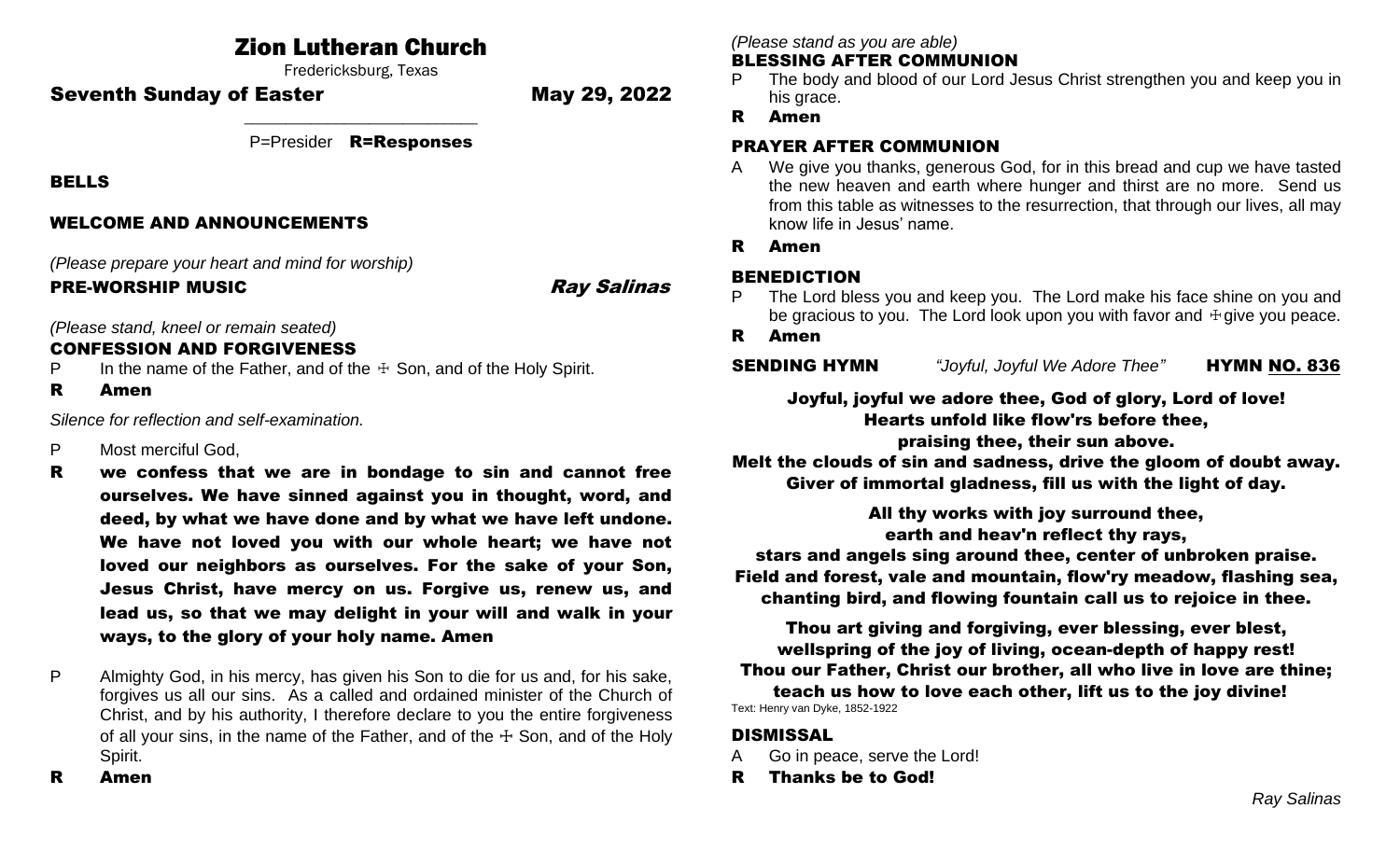

HYMN*"Blessed Assurance"* HYMN NO. 638

Blessed assurance, Jesus is mine! Oh, what a foretaste of glory divine! Heir of salvation, purchase of God, born of his Spirit, washed in his blood.

Refrain: This is my story, this is my song, praising my Savior, all the day long: this is my story, this is my song, praising my Savior all the day long.

Perfect submission, perfect delight, visions of rapture now burst on my sight; angels descending bring from above echoes of mercy, whispers of love. Refrain

Perfect submission, all is at rest; I in my Savior am happy and blest, watching and waiting, looking above, filled with his goodness, lost in his love. Refrain Text: Fanny J. Crosby, 1820-1915

*Ray Salinas*

# GATHERING

*(Please remain standing as you are able)*

GATHERING HYMN *"A Mighty Fortress…"* (vs.1,2,4) HYMN NO. 504

A mighty fortress is our God, a sword and shield victorious; he breaks the cruel oppressor's rod and wins salvation glorious.

The old satanic foe has sworn to work us woe! With craft and dreadful might he arms himself to fight. On earth he has no equal.

No strength of ours can match his might! We would be lost, rejected. But now a champion comes to fight, whom God himself elected. You ask who this may be? The Lord of hosts is he! Christ Jesus, mighty Lord, God's only Son, adored. He holds the field victorious.

God's Word forever shall abide, no thanks to foes, who fear it; for God himself fights by our side with weapons of the Spirit. Were they to take our house, goods, honor, child, or spouse, though life be wrenched away, they cannot win the day.

#### The kingdom's ours forever!

Text: Martin Luther, 1483-1546; tr. *Lutheran Book of Worship;* Text © 1978 *Lutheran Book of Worship*, admin. Augsburg

#### GREETING

The grace of our Lord Jesus Christ, the love of God, and the communion of the Holy Spirit be with you all.

R And also with you.

**KYRIE** *(Response Sung)* **HYMNAL p. 147** 

- A In peace, let us pray to the Lord.
- R Lord, have mercy.
- A For the peace from above, and for our salvation, let us pray to the Lord.
- R Lord, have mercy.
- A For the peace of the whole world, for the well-being of the Church of God, and for the unity of all, let us pray to the Lord.

#### R Lord, have mercy.

A For this holy house, and for all who offer here their worship and praise, let us pray to the Lord.

#### R Lord, have mercy.

- A Help, save, comfort, and defend us, gracious Lord.
- R Amen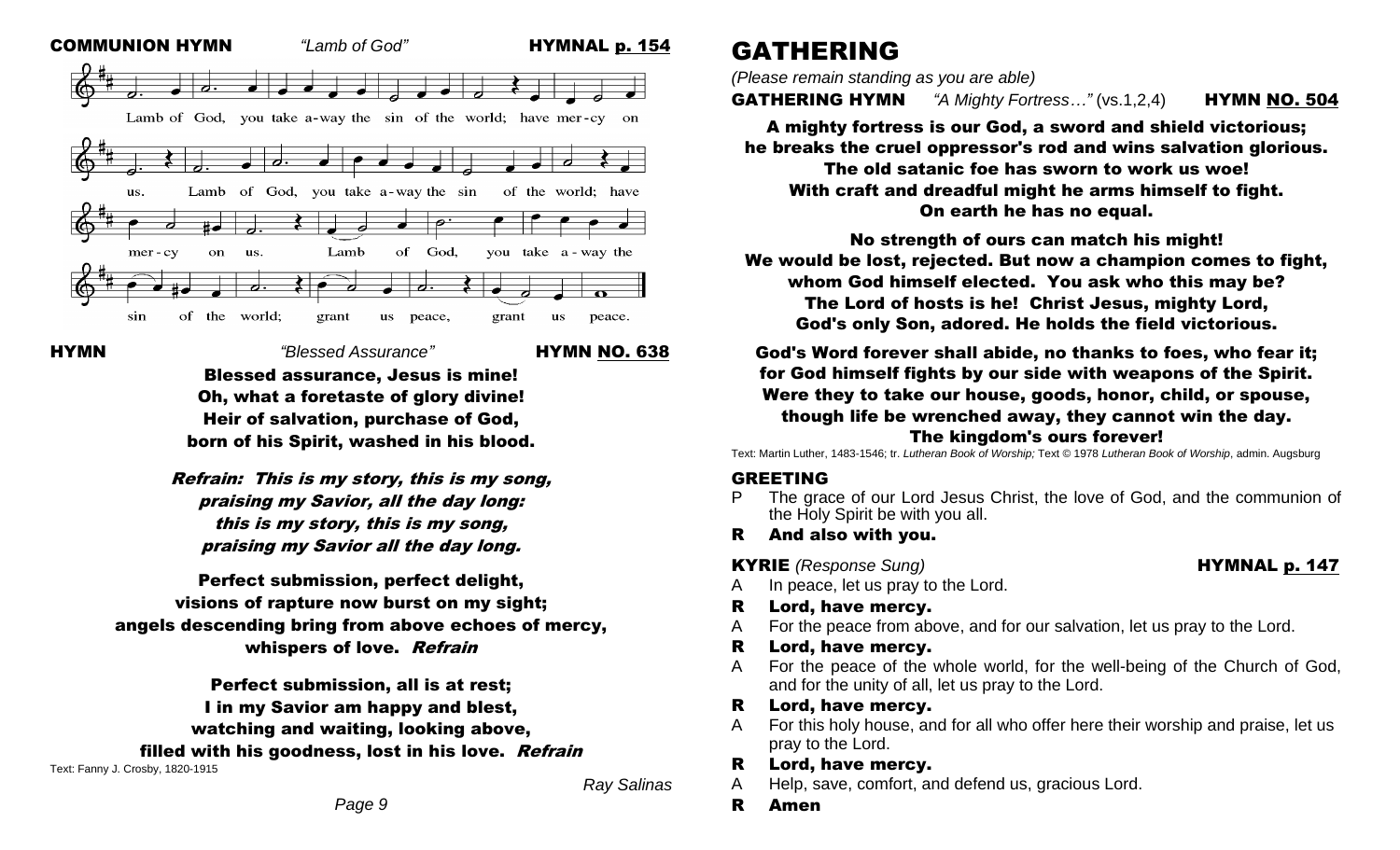HYMN OF PRAISE *(Response sung) "This Is the Feast…"* HYMNAL p. 149

- A This is the feast of victory for our God. Alleluia.
- R Worthy is Christ, the Lamb who was slain, whose blood set us free to be people of God. Power and riches and wisdom and strength, and honor and blessing and glory are his. This is the feast of victory for our God. Alleluia. Sing with all the people of God and join in the hymn of all creation: Blessing and honor and glory and might be to God and the Lamb forever. Amen. This is the feast of victory for our God, for the Lamb who was slain has begun his reign. Alleluia. Alleluia.

#### PRAYER OF THE DAY

- P The Lord be with you.
- R And also with you.
- P Let us pray. O God, form the minds of your faithful people into your one will. Make us love what you command and desire what you promise, that, amid all the changes of this world, our hearts may be fixed where true joy is found, your Son, Jesus Christ our Lord, who lives and reigns with you and the Holy Spirit, one God, now and forever.
- R Amen

*(Please be seated)*

**SPECIAL MUSIC** *"I Know Who Holds Tomorrow"* by Ira. F. Stanphill **Chancel Choir** 

# WORD

#### FIRST READING Acts 1:1-11

In the first book, Theophilus, I wrote about all that Jesus began to do and teach **<sup>2</sup>** until the day when he was taken up to heaven, after giving instructions through the Holy Spirit to the apostles whom he had chosen. **<sup>3</sup>** After his suffering he presented himself alive to them by many convincing proofs, appearing to them during forty days and speaking about the kingdom of God. **<sup>4</sup>** While staying with them, he ordered them not to leave Jerusalem but to wait there for the promise of the Father. "This," he said, "is what you have heard from me; **<sup>5</sup>** for John baptized with water, but you will be baptized with the Holy Spirit not many days from now." **<sup>6</sup>** So when they had come together, they asked him, "Lord, is this the time when you will restore the kingdom to Israel?" **<sup>7</sup>** He replied, "It is not for you to know the times or periods that the Father has set by his own authority. **<sup>8</sup>** But you will receive power when the Holy Spirit has come upon you, and you will be my witnesses in Jerusalem, in all Judea and Samaria, and to the ends of the earth."

#### WORDS OF INSTITUTION

- P In the night in which he was betrayed, our Lord Jesus took bread, and gave thanks; broke it, and gave it to his disciples, saying: Take and eat; this is my body, given for you. Do this for the remembrance of me. Again, after supper, he took the cup, gave thanks, and gave it for all to drink, saying: This cup is the new covenant in my blood, shed for you and for all people for the forgiveness of sin. Do this for the remembrance of me.
- R Amen

#### THE LORD'S PRAYER

R Our Father, who art in heaven, hallowed be thy name, thy kingdom come, thy will be done, on earth as it is in heaven. Give us this day our daily bread; and forgive us our trespasses, as we forgive those who trespass against us; and lead us not into temptation, but deliver us from evil. For thine is the kingdom, and the power, and the glory, forever and ever. Amen

### HOLY COMMUNION

*(Please be seated)*

# DISTRIBUTION OF COMMUNION

*All are welcome to share the body and blood of Jesus that are present in the bread and wine of communion. If you do not wish to participate, you may still come forward for a blessing. As you come forward, please have your hands open to receive a wafer (the body of Christ). If you desire a gluten free wafer and/or white grape juice, please hold up two fingers to the server.*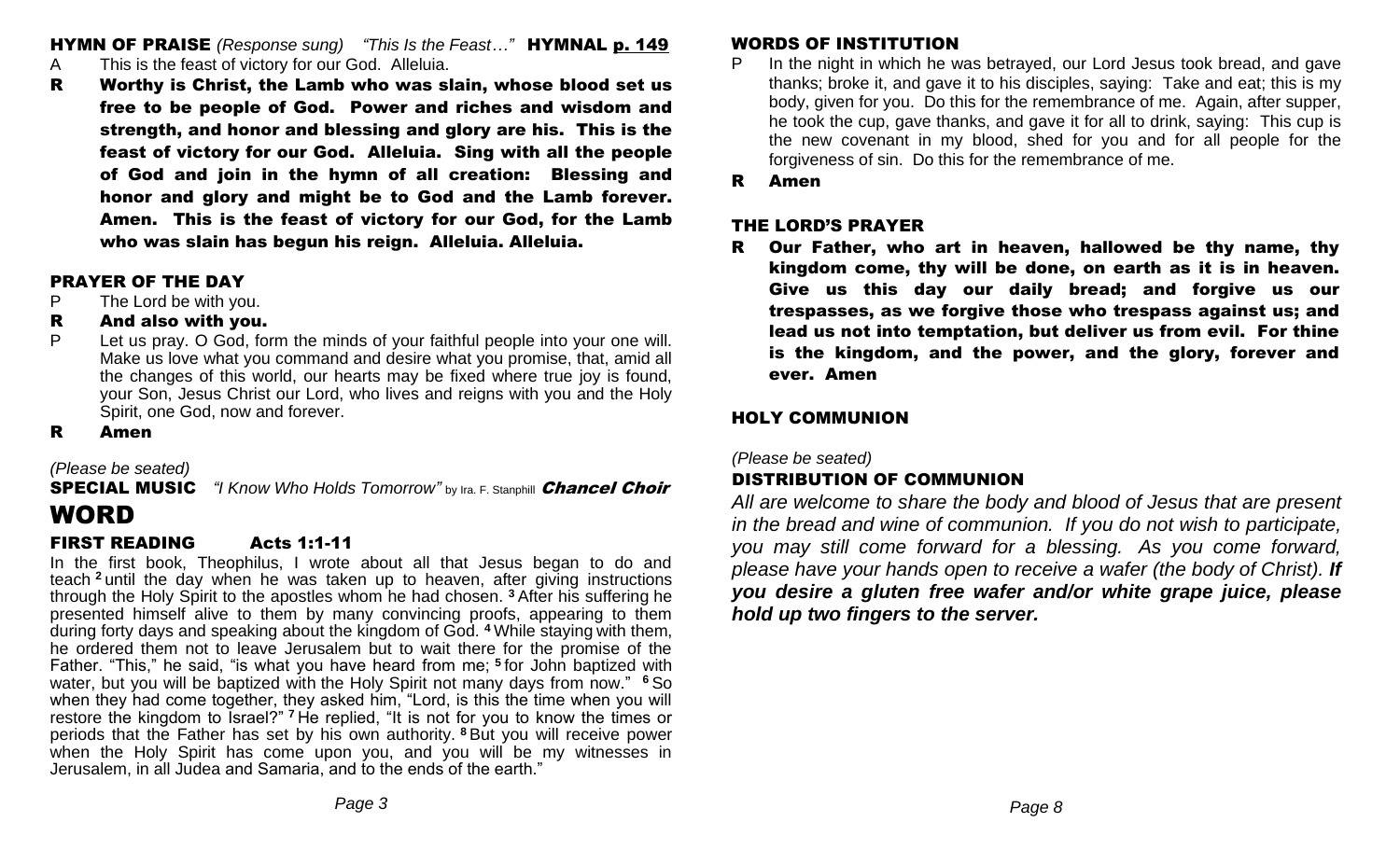#### PRAYERS OF INTERCESSION

Hear us, O God. Your mercy is great.

#### PEACE

P The peace of the Lord be with you always.

R And also with you.

# RESPONSE

*(Please be seated)*  **OFFERING** 

*Ray Salinas*

*(Please stand as you are able)* 

OFFERING SONG *"Praise God, from Whom All Blessings Flow"*

HYMN NO. 884 to the tune of NO. 883

Praise God, from whom all blessings flow; praise him, all creatures here below; praise him above, ye heav'nly host; praise Father, Son, and Holy Ghost.

Text: Thomas Ken, 1637-1711

*(Please remain standing as you are able)* 

#### DIALOGUE *(Spoken)*

- P The Lord be with you.
- R And also with you.
- P Lift up your hearts.
- R We lift them to the Lord.
- P Let us give thanks to the Lord our God.
- R It is right to give God thanks and praise.
- P It is indeed right, our duty and our joy...

*(Sung)* HYMN NO. 191 (Holy, Holy…)

R Holy, holy, holy are you, God of power and might; Heaven and earth are filled with your glory. Hosanna in the highest! Blessed is the One who comes in your name. Hosanna in the highest, hosanna in the highest!

Text and Music: Marty Haugen, 1990, GIA Publications, Inc.

**<sup>9</sup>** When he had said this, as they were watching, he was lifted up, and a cloud took him out of their sight. **<sup>10</sup>** While he was going and they were gazing up toward heaven, suddenly two men in white robes stood by them. **<sup>11</sup>** They said, "Men of Galilee, why do you stand looking up toward heaven? This Jesus, who has been taken up from you into heaven, will come in the same way as you saw him go into heaven."

- L The Word of the Lord.
- R Thanks be to God.

## PSALM 23 *(Read responsively)*

- L The LORD is my shepherd;
- R I shall not be in want.
- L The LORD makes me lie down in green pastures
- R and leads me be-side still waters.
- L You restore my soul, O LORD,
- R and guide me along right pathways for your name's sake.
- L Though I walk through the valley of the shadow of death,
- R I shall fear no evil; for you are with me; your rod and your staff, they comfort me.
- L You prepare a table before me in the presence of my enemies;
- R you anoint my head with oil, and my cup is running over.
- L Surely goodness and mercy shall follow me all the days of my life,
- R and I will dwell in the house of the LORD forever.

# SECOND READING 1 Corinthians 13:1-13

If I speak in the tongues of humans and of angels but do not have love, I am a noisy gong or a clanging cymbal. **<sup>2</sup>** And if I have prophetic powers and understand all mysteries and all knowledge and if I have all faith so as to remove mountains but do not have love, I am nothing. <sup>3</sup> If I give away all my possessions and if I hand over my body so that I may boast but do not have love, I gain nothing. **<sup>4</sup>** Love is patient; love is kind; love is not envious or boastful or arrogant **<sup>5</sup>** or rude. It does not insist on its own way; it is not irritable; it keeps no record of wrongs; **<sup>6</sup>** it does not rejoice in wrongdoing but rejoices in the truth. **<sup>7</sup>** It bears all things, believes all things, hopes all things, endures all things. **<sup>8</sup>** Love never ends. But as for prophecies, they will come to an end; as for tongues, they will cease; as for knowledge, it will come to an end. **<sup>9</sup>** For we know only in part, and we prophesy only in part, **<sup>10</sup>** but when the complete comes, the partial will come to an end. **<sup>11</sup>** When I was a child, I spoke like a child, I thought like a child, I reasoned like a child. When I became an adult, I put an end to childish ways.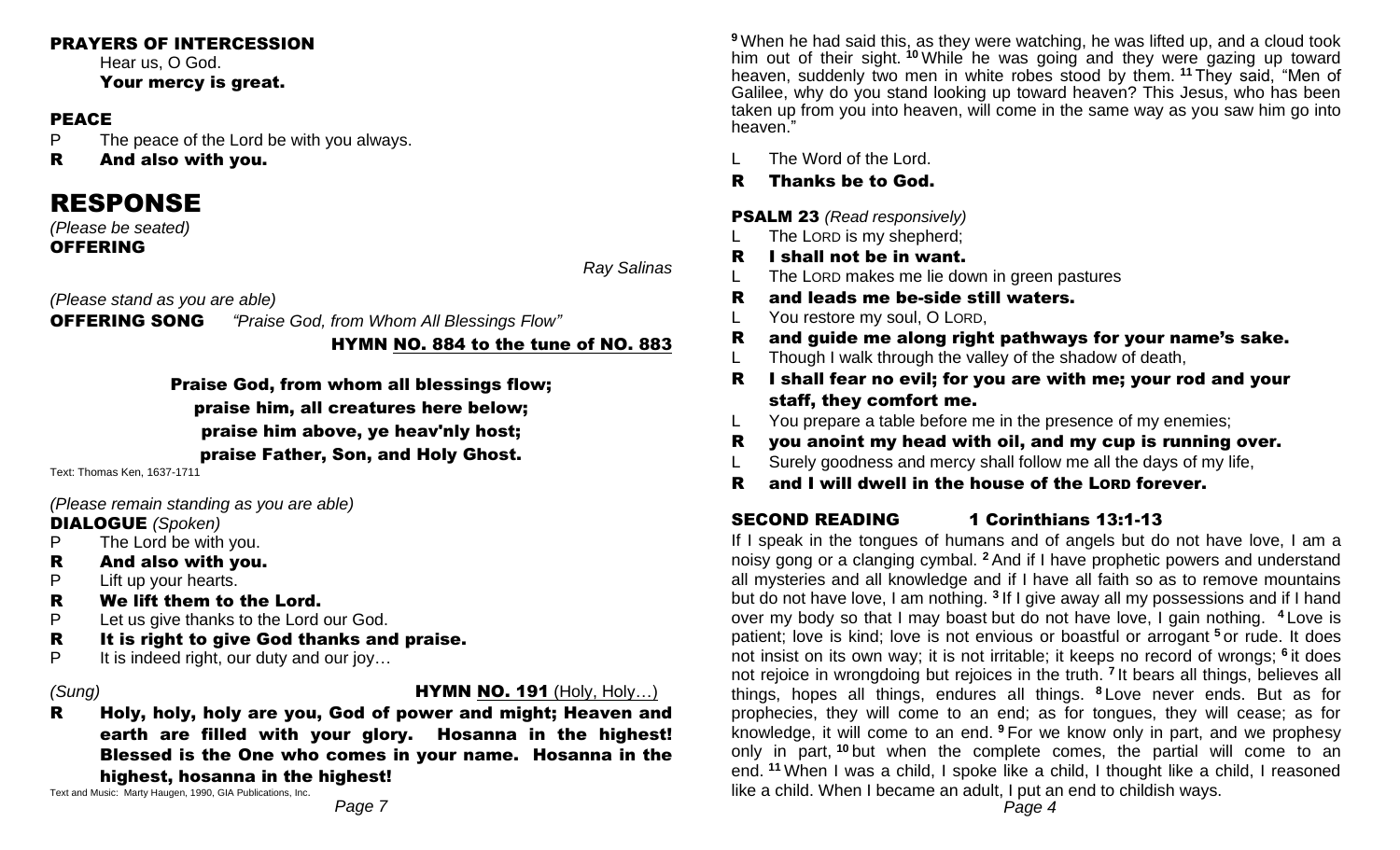**<sup>12</sup>** For now we see only a reflection, as in a mirror, but then we will see face to face. Now I know only in part; then I will know fully, even as I have been fully known. **<sup>13</sup>** And now faith, hope, and love remain, these three, and the greatest of these is love.

The Word of the Lord.

#### R Thanks be to God.

### *(Please stand as you are able)*

GOSPEL ACCLAMATION *"Love Divine, All…"* (vs.1&2) HYMN NO. 631

Love divine, all loves excelling,

Joy of heav'n, to earth come down!

Fix in us thy humble dwelling, all thy faithful mercies crown. Jesus, thou art all compassion, pure, unbounded love thou art; visit us with thy salvation, enter ev'ry trembling heart.

Breathe, oh, breathe thy loving Spirit into ev'ry troubled breast; let us all in thee inherit; let us find thy promised rest. Take away the love of sinning; Alpha and Omega be; end of faith, as its beginning, set our hearts at liberty.

P The holy gospel according to St. Matthew, the  $7<sup>th</sup>$  Chapter.

R Glory to you, O Lord.

# GOSPEL Matthew 7:24-27

"Everyone, then, who hears these words of mine and acts on them will be like a wise man who built his house on rock. **<sup>25</sup>** The rain fell, the floods came, and the winds blew and beat on that house, but it did not fall because it had been founded on rock. **<sup>26</sup>** And everyone who hears these words of mine and does not act on them will be like a foolish man who built his house on sand. **<sup>27</sup>** The rain fell, and the floods came, and the winds blew and beat against that house, and it fell—and great was its fall!"

P The gospel of the Lord.

R Praise to you, O Christ.

*(Please be seated)*

SERMON *"The Solid Foundation"* Rev. Ron Windecker

HYMN OF THE DAY *"My Hope Is Built on Nothing Less"* HYMN NO. 597

My hope is built on nothing less than Jesus' blood and righteousness; no merit of my own I claim, but wholly lean on Jesus' name.

> Refrain: On Christ, the solid rock, I stand; all other ground is sinking sand.

When darkness veils his lovely face, I rest on his unchanging grace; in ev'ry high and stormy gale my anchor holds within the veil. Refrain

His oath, his covenant, his blood sustain me in the raging flood; when all supports are washed away, he then is all my hope and stay. Refrain

When he shall come with trumpet sound,

oh, may I then in him be found, clothed in his righteousness alone, redeemed to stand before the throne! Refrain

Text: Edward Mote, 1797-1874, alt.

# THE APOSTLES' CREED

- A Let us confess our faith, the faith in which we baptize, in the words of the Apostles' Creed.
- R I believe in God, the Father almighty, creator of heaven and earth. I believe in Jesus Christ, God's only Son, our Lord, who was conceived by the Holy Spirit, born of the virgin Mary, suffered under Pontius Pilate, was crucified, died, and was buried; he descended to the dead. On the third day he rose again; he ascended into heaven, he is seated at the right hand of the Father, and he will come to judge the living and the dead. I believe in the Holy Spirit, the holy catholic church, the communion of saints, the forgiveness of sins, the resurrection of the body, and the life everlasting. Amen